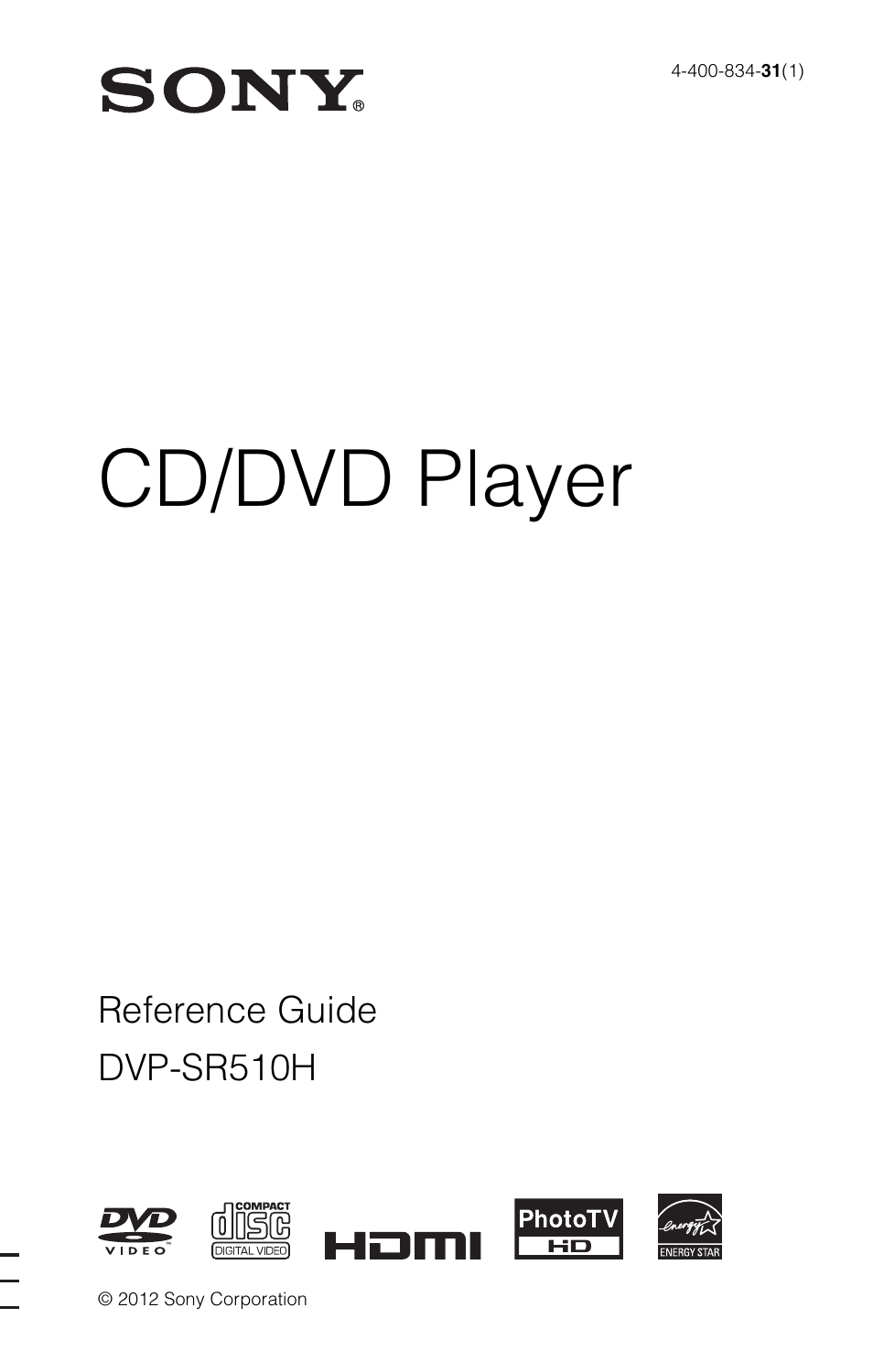## **WARNING**

**To reduce the risk of fire or electric shock, do not expose this apparatus to rain or moisture.**

**To avoid electrical shock, do not open the cabinet. Refer servicing to qualified personnel only. The AC power cord must be changed only at a qualified** 

**service shop. Batteries or batteries installed apparatus shall not be exposed to excessive heat such as sunshine, fire or the like.**

#### **CAUTION**

The use of optical instruments with this product will increase eye hazard. As the laser beam used in this CD/DVD player is harmful to eyes, do not attempt to disassemble the cabinet.

Refer servicing to qualified personnel only.





This symbol is intended to alert the user to the presence of uninsulated "dangerous voltage"

within the product's enclosure that may be of sufficient magnitude to constitute a risk of electric shock to persons.



This symbol is intended to alert the user to the presence of important operating and

maintenance (servicing) instructions in the literature accompanying the appliance.

#### **Precautions**

- To prevent fire or shock hazard, do not place objects filled with liquids, such as vases, on the apparatus.
- The player is not disconnected from the AC power source as long as it is connected to the wall

outlet, even if the player itself has been turned off.

- Do not install this player in a confined space, such as a bookshelf or similar unit.
- Install the player so that the AC power cord can be unplugged from the wall socket immediately in the event of trouble.
- If the player is brought directly from a cold to a warm location, or is placed in a very damp room, moisture may condense on the lenses inside the player. Should this occur, the player may not operate properly. In this case, remove the disc and leave the player turned on for about half an hour until the moisture evaporates.

#### **For customers in the U.S.A Owner's Record**

The model and serial numbers are located at the rear of the unit. Record the serial number in the space provided below. Refer to them whenever you call upon your Sony dealer regarding this product.

Model No. DVP-SR510H Serial No.

#### **CAUTION**

You are cautioned that any changes or modifications not expressly approved in this manual could void your authority to operate this equipment.

#### $\omega$

This equipment has been tested and found to comply with the limits for a Class B digital device, pursuant to Part 15 of the FCC Rules. These limits are designed to provide reasonable protection against harmful interference in a residential installation. This equipment generates, uses, and can radiate radio frequency energy and, if not installed and used in accordance with the instructions, may cause harmful interference to radio communications. However, there is no guarantee that interference will not occur in a particular installation. If this equipment does cause harmful interference to radio or television reception, which can be determined by turning the equipment off and on, the user is encouraged to try to correct the interference by one or more of the following measures:

- Reorient or relocate the receiving antenna.
- Increase the separation between the equipment and receiver.
- Connect the equipment into an outlet on a circuit different from that to which the receiver is connected.
- Consult the dealer or an experienced radio/TV technician for help.

#### **Important Safety Instructions**

- 1) Read these instructions.
- 2) Keep these instructions.
- 3) Heed all warnings.
- 4) Follow all instructions.
- 5) Do not use this apparatus near water.
- 6) Clean only with dry cloth.
- 7) Do not block any ventilation openings. Install in accordance with the manufacturer's instructions.
- 8) Do not install near any heat sources such as radiators, heat registers, stoves, or other apparatus (including amplifiers) that produce heat.
- 9) Do not defeat the safety purpose of the polarized or grounding-type plug. A polarized plug has two blades with one wider than the other. A grounding type plug has two blades and a third grounding prong. The wide blade or the third prong are provided for your safety. If the provided plug does not fit into your outlet, consult an electrician for replacement of the obsolete outlet.
- 10)Protect the power cord from being walked on or pinched particularly at plugs, convenience receptacles, and the point where they exit from the apparatus.
- 11)Only use attachments/ accessories specified by the manufacturer.
- 12)Use only with the cart, stand, tripod, bracket, or table specified by the manufacturer, or sold with the apparatus. When a cart is used, use caution when moving the cart/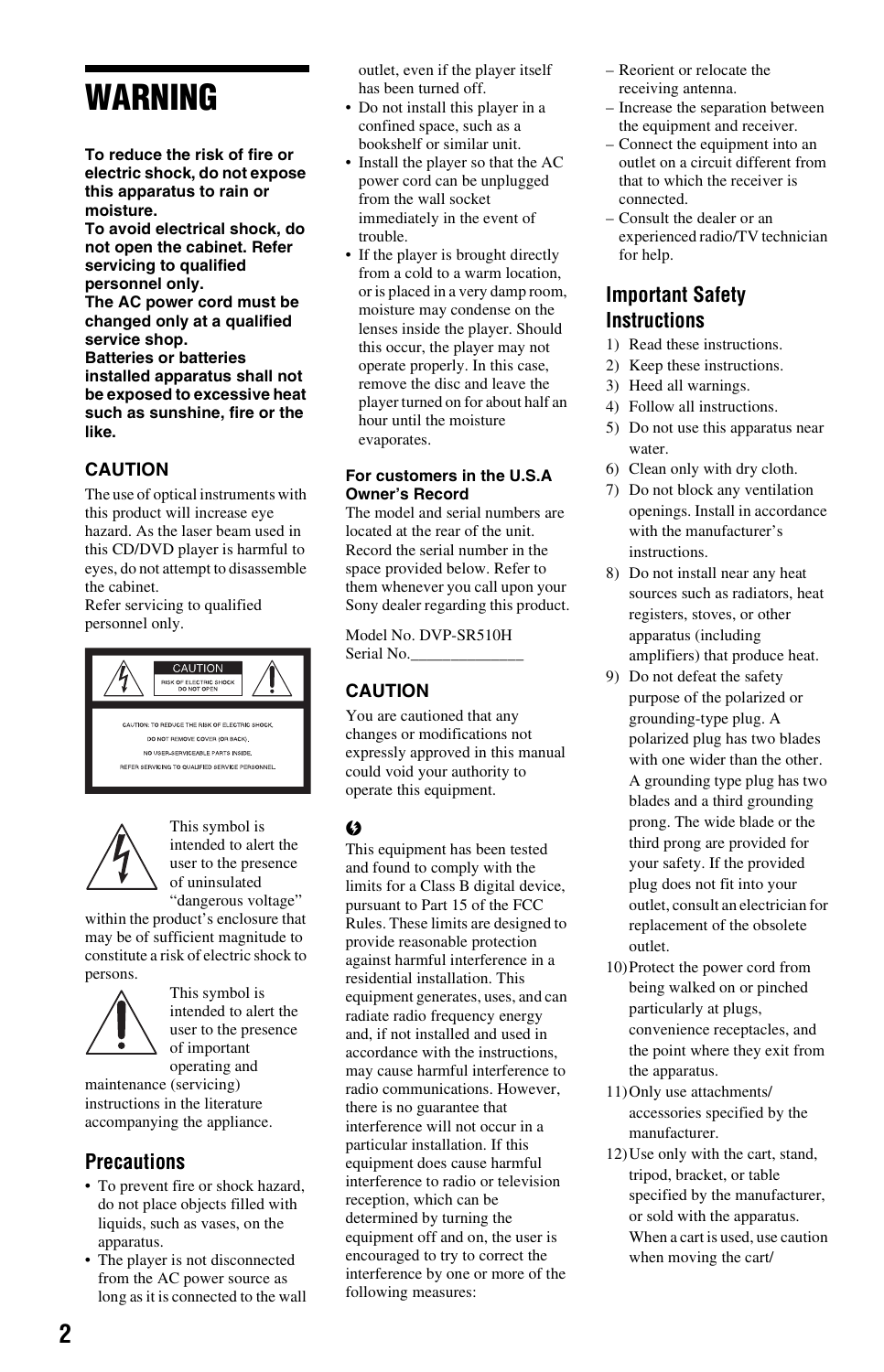apparatus combination to avoid injury from tip-over.



- 13)Unplug this apparatus during lightning storms or when unused for long periods of time.
- 14)Refer all servicing to qualified service personnel. Servicing is required when the apparatus has been damaged in any way, such as power-supply cord or plug is damaged, liquid has been spilled or objects have fallen into the apparatus, the apparatus has been exposed to rain or moisture, does not operate normally, or has been dropped.

#### **Note about the discs**

Do not use the following discs:

- A disc recorded in a color system other than NTSC, such as PAL or SECAM (this player conforms to the NTSC color system).
- A disc that has a non-standard shape (e.g., card, heart).
- A disc with a label or sticker on it.

#### **Region code**

Your player has a region code printed on the back of the unit and only will play commercial DVDs (playback only) labeled with identical region codes. This system is used to protect copyrights.

Commercial DVDs labeled **ALL** will also play on this player.

Depending on the commercial DVD, there may be no region code indication, even though playing the commercial DVD is prohibited by area restrictions.



Region code

#### **Copyrights and trademarks**

- Manufactured under license from Dolby Laboratories. Dolby and the double-D symbol are trademarks of Dolby Laboratories.
- "DVD Logo" is a trademark of DVD Format/Logo Licensing Corporation.
- MPEG Layer-3 audio coding technology and patents licensed from Fraunhofer IIS and Thomson.
- Windows Media is either a registered trademark or trademark of Microsoft Corporation in the United States and/or other countries. This product contains technology subject to certain intellectual property rights of Microsoft. Use or distribution of this technology outside of this product is prohibited without the appropriate license(s) from Microsoft.
- This DVD player incorporates High-Definition Multimedia Interface (HDMI™) technology. HDMI, the HDMI Logo, and High-Definition Multimedia Interface are trademarks or registered trademarks of HDMI Licensing LLC in the United States and other countries.
- This product meets ENERGY STAR ® guidelines for energy efficiency. ENERGY STAR and the ENERGY STAR mark are registered U.S. marks. ENERGY STAR is a registered mark owned by the U.S. government.

#### **About this manual**

"DVD" may be used as a general term for commercial DVDs. DVD+RWs/DVD+Rs/DVD+R DLs (+VR mode) and DVD-RWs/ DVD-Rs/DVD-R DLs (VR mode, video mode).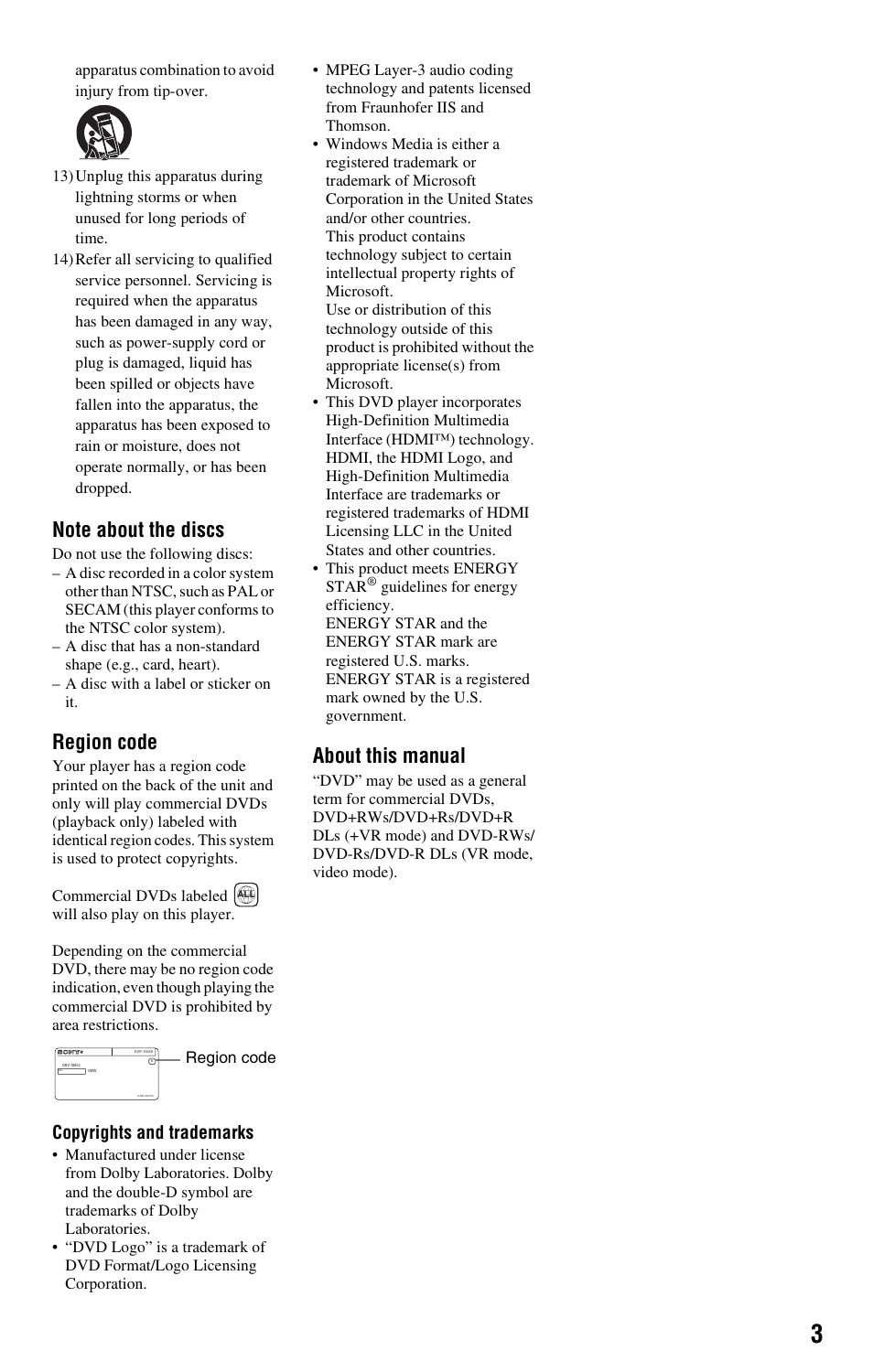## **Playback**

## **Control Menu display**

Use the Control Menu to select a function and to view related information.

### **Press DISPLAY.**

To change the Control Menu display, press DISPLAY again.



- A **Control Menu items**
- B **Currently playing title/Total number of titles**
- **[3] Currently playing chapter/Total number of chapters**
- **4** Playing time
- **E** Selected media type
- **6** Playback status
- G **Selected item icon/menu options**
- **8** Operation message
- **IgI** Selected Control Menu item

## **Menu list**

| <b>Item Name, Function</b> |
|----------------------------|
| <b>TITLE/SCENE/TRACK</b>   |
| <b>CHAPTER/INDEX</b>       |
| <b>TRACK</b>               |
|                            |

Selects the title, scene, track, chapter, or index to be played.

#### $Q_{\rm R}$ **TIME/TEXT**

Checks the elapsed time and the remaining playback time.

Input the time code for picture and music search (DVD only).

#### **TOP MENU/MENU**   $\bullet$

(DVD VIDEO only) **TOP MENU**: Displays the top menu. **MENU**: Displays the menu.

#### **ORIGINAL/PLAY LIST**  $0$

Selects the type of title (DVD-VR mode) to be played: ORIGINAL, or edited PLAY LIST.

#### ு ஓி் ம **PROGRAM**\*1**,** \*2

Selects the title, chapter, or track to play in the order you want.

- **1** Select "SET  $\rightarrow$ ," then press ENTER and select the title  $(T)$ , chapter  $(C)$ , or track  $(T)$ you want to program, and press ENTER.
- **2** Repeat selecting the title, chapter, or track.
- $3$  Press  $\blacktriangleright$ .

### **SHUFFLE**\*1, \*2

Plays the title, chapter, or track in random order.

**REPEAT**\*1,  $\frac{1}{2}$  $\overline{a}$ 

Plays all titles/tracks/albums or a single title/ chapter/track/album/file repeatedly.

#### **A-B REPEAT**\*1**,** \*<sup>2</sup>  $0$   $A-B$

Specifies the parts you want to play repeatedly.

**1** During playback, select "SET  $\rightarrow$ ," then press ENTER.

The "A-B REPEAT" setting bar appears.

- **2** When you find the starting point (point A), press ENTER.
- **3** When you reach the ending point (point B), press ENTER again.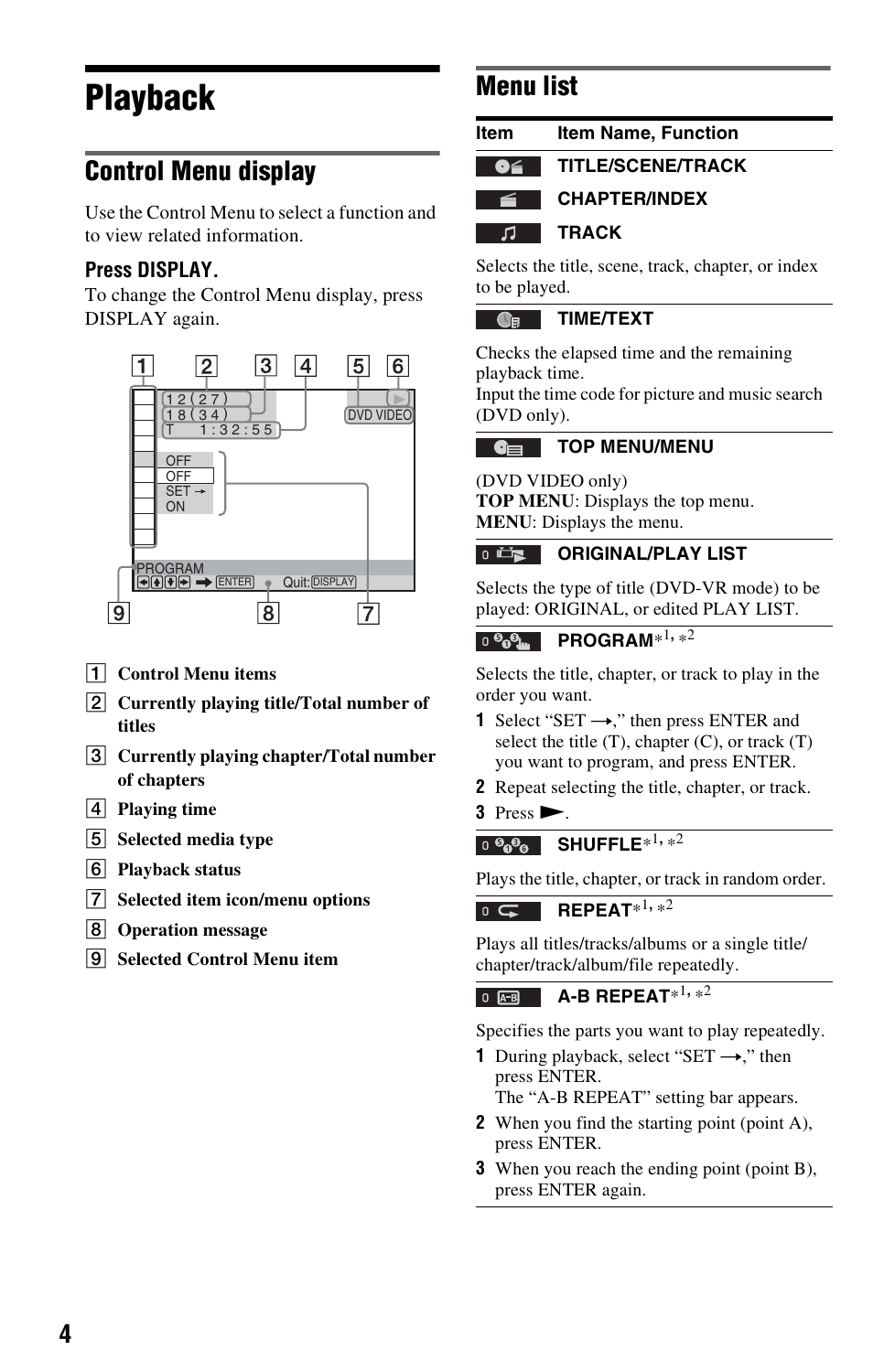#### <span id="page-4-0"></span>**PARENTAL CONTROL**  $\mathbf{a}$

Set to prohibit playback on this player. **PLAYER →: Playback of some DVD VIDEOs** can be limited according to a predetermined level such as the age of the users. Scenes may be blocked or replaced with different scenes (Parental Control).

**PASSWORD** →: Enter a 4-digit password using the number buttons. Also use this menu to change the password.

### **Parental Control (limited playback)**

You can set a playback limitation level.

- **1** Select "PLAYER  $\rightarrow$ ," then press ENTER. Enter or re-enter your 4-digit password, then press ENTER.
- **2** Press ↑/↓ to select "STANDARD," then press ENTER.

Press  $\uparrow/\downarrow$  to select an area, then press ENTER.

When you select "OTHERS  $\rightarrow$ ," select and enter a standard code. See "PARENTAL CONTROL AREA CODE LIST" at the end of this manual.

**3** Press ↑/↓ to select "LEVEL," then press ENTER.

Press  $\uparrow/\downarrow$  to select the level, then press ENTER.

Parental Control setting is complete. The lower the value, the stricter the limitation.

To turn off the Parental Control function, set "LEVEL" to "OFF."

If you forget your password, enter "199703" in the password box, press ENTER, and then enter a new 4-digit password.

#### **SETUP**

**QUICK**: Use Quick Setup to choose the desired language of the on-screen display, the aspect ratio of the TV and the audio output signal.

**CUSTOM**: In addition to the Quick Setup setting, you can adjust various other settings [\(page 7](#page-6-0)).

**RESET**: Returns the settings in "SETUP" to the default setting.

 $0$   $\Theta$ 

**ZOOM**\*1

Magnifies the image up to four times the original size, scroll using  $\leftarrow/\uparrow/\downarrow/\rightarrow$ .



Changes the angle.

#### $0$   $\boxed{+}$ **CUSTOM PICTURE MODE**

Selects the picture quality that best suits the program you are watching.

**STANDARD**: Displays a standard picture.

**DYNAMIC**: Produces a bold dynamic picture by increasing the picture contrast and the color intensity.

**CINEMA**: Enhances details in dark areas by increasing the black level.

**MEMORY**  $\rightarrow$ : Adjusts the picture in greater detail.

#### $0<sub>F</sub>$ **SHARPNESS**

Exaggerates the outline of the image to produce a sharper picture.

**OFF**: Cancels this option.

- **1**: Enhances the outline.
- **2**: Enhances the outline more than 1.

#### 0 時間 **AV SYNC**

Adjust the delay between the picture and sound. This function is not effective when:

- you use the DIGITAL OUT (COAXIAL) jack, and set "DOLBY DIGITAL" and "DTS" in "AUDIO SETUP" to "DOLBY DIGITAL" and "ON" respectively [\(page 8](#page-7-0)).
- you connect a Dolby Digital or DTScompliant device via the HDMI OUT jack, and set "DOLBY DIGITAL" and "DTS" in "AUDIO SETUP" to "DOLBY DIGITAL" and "ON" respectively [\(page 8](#page-7-0)).
- **1** Select "SET  $\rightarrow$ ," then press ENTER. The "AV SYNC" adjustment bar appears.
- **2** Press  $\rightarrow$  repeatedly to adjust the delay. Each time you press  $\leftarrow/\rightarrow$ , the delay is adjusted by 10 milliseconds.
- **3** Press ENTER. The selected setting takes effect.

To reset the "AV SYNC" setting, press CLEAR in step 2.

- To return to normal play, select "OFF" or press CLEAR.
- $*^2$  The play mode is canceled when: – you open the disc tray.
	- you turn off the player.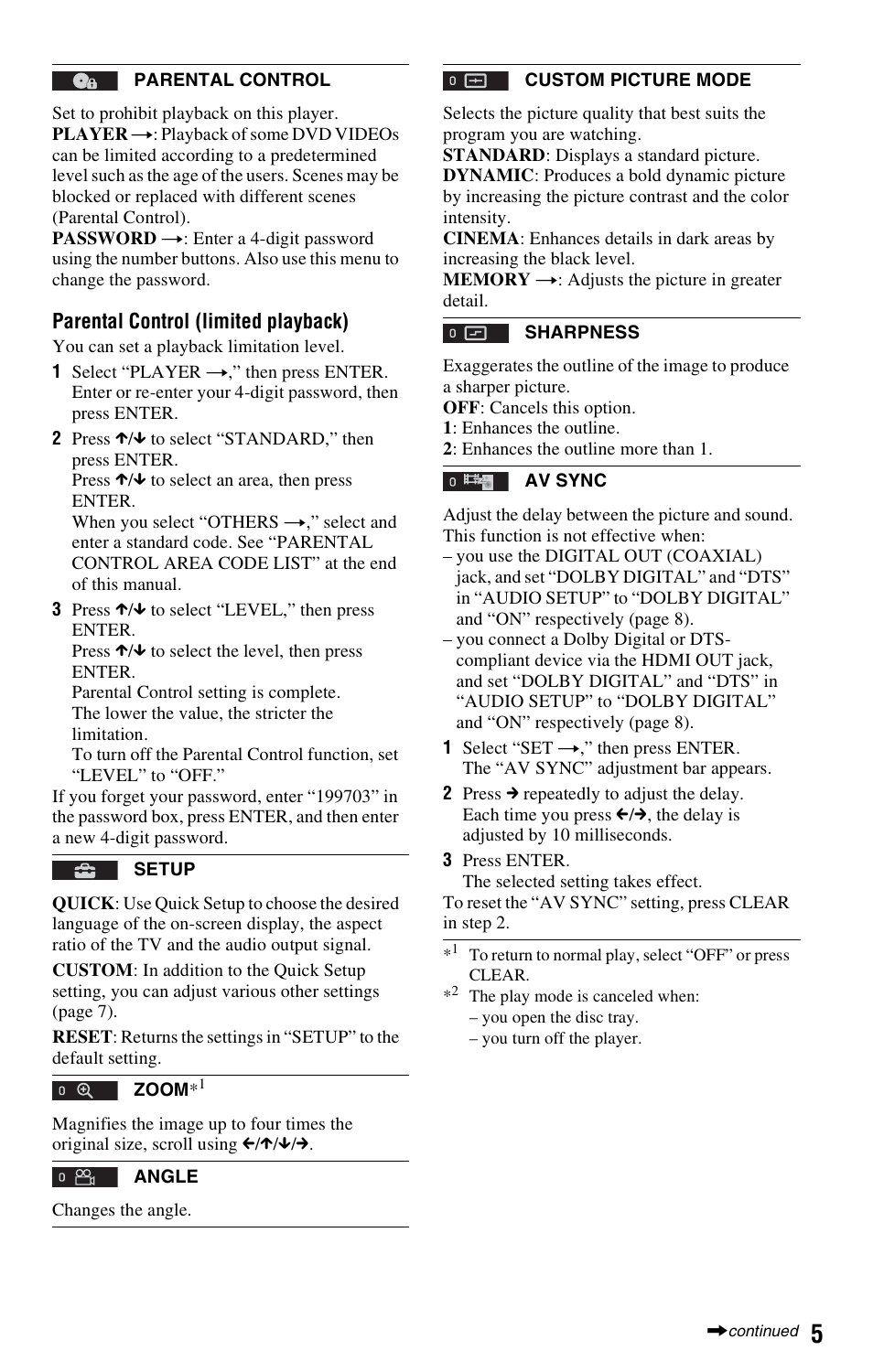#### **Item Item Name, Function**

#### **ALBUM**

Selects the album that contains music and photo files to be played.

**FILE** 

同

Selects the photo file to be played.

**ALBUM**

Selects the album that contains the video file to be played.

 $\blacksquare$ **FILE**

Selects the video file to be played.

#### **DATE A**

Displays the date the picture was taken by a digital camera.

#### **INTERVAL**\*

Specifies the duration for which the slides are displayed on the screen.

#### - 隆山 **EFFECT**\*

Selects the effects to be used for changing slides during a slide show.

**MODE 1**: The images randomly cycle through the effects.

**MODE 2**: The image sweeps in from top left to bottom right.

**MODE 3**: The image sweeps in from top to bottom.

**MODE 4**: The image sweeps in from left to right. **MODE 5**: The image stretches out from the center of the screen.

**OFF**: Turns off this function.

#### **MEDIA**

Selects the media type you want to play. **VIDEO**: Plays video files.

**PHOTO (MUSIC)**: Plays photo and music files as a slide show. You can view a slide show with sound when music and photo files are placed in the same album. If the playing time of either music or photos is longer, the longer one continues without sound or image.

**PHOTO**: Plays photo files.

**MUSIC**: Plays music files. Press SUBTITLE while playing music files that contain unsynchronized lyric information. The player supports MP3 ID3 Lyrics only.

## ◆**Items for DATA files The player automatically returns to standby mode**

If any button on the player or remote is not pressed for more than 25 minutes, the player automatically returns to standby mode.

### **To play VIDEO CDs with PBC functions**

When you start playing a VIDEO CD with PBC (Playback control) functions, the menu for your selection appears.

#### **To play without using PBC**

Press  $\blacktriangleright$   $\blacktriangleright$   $\blacktriangleright$  or the number buttons while the player is stopped to select a track, then press N or ENTER. To return to PBC playback, press  $\blacksquare$  twice, then press  $\blacktriangleright$ .

### **Controlling TVs with the remote**

You can control the sound level, input source, and power switch of your Sony TV with the supplied remote.

If your TV is listed in the table below, set the appropriate manufacturer's code.

When you replace the batteries of the remote, set the appropriate code number again.

- **1** While holding down TV  $\mathbf{I}/\mathbf{U}$ , press the number buttons to select your TV's manufacturer's code.
- **2** Release TV  $\mathbf{I}/\mathbf{C}^{\dagger}$ ).

#### **Code numbers of controllable TVs**

| Sony            | 01 (default) |
|-----------------|--------------|
| Hitachi         | 02           |
| LG/Goldstar/NEC | 04           |
| MGA/Mitsubishi  | 13           |
| Panasonic       | 19           |
| Philips         | 21           |
| Pioneer         | 16           |
| <b>RCA</b>      | 10           |
| Samsung         | 20           |
| Sharp           | 18           |
| Toshiba         |              |
|                 |              |

<sup>\*</sup> Depending on the file, this function may not be possible.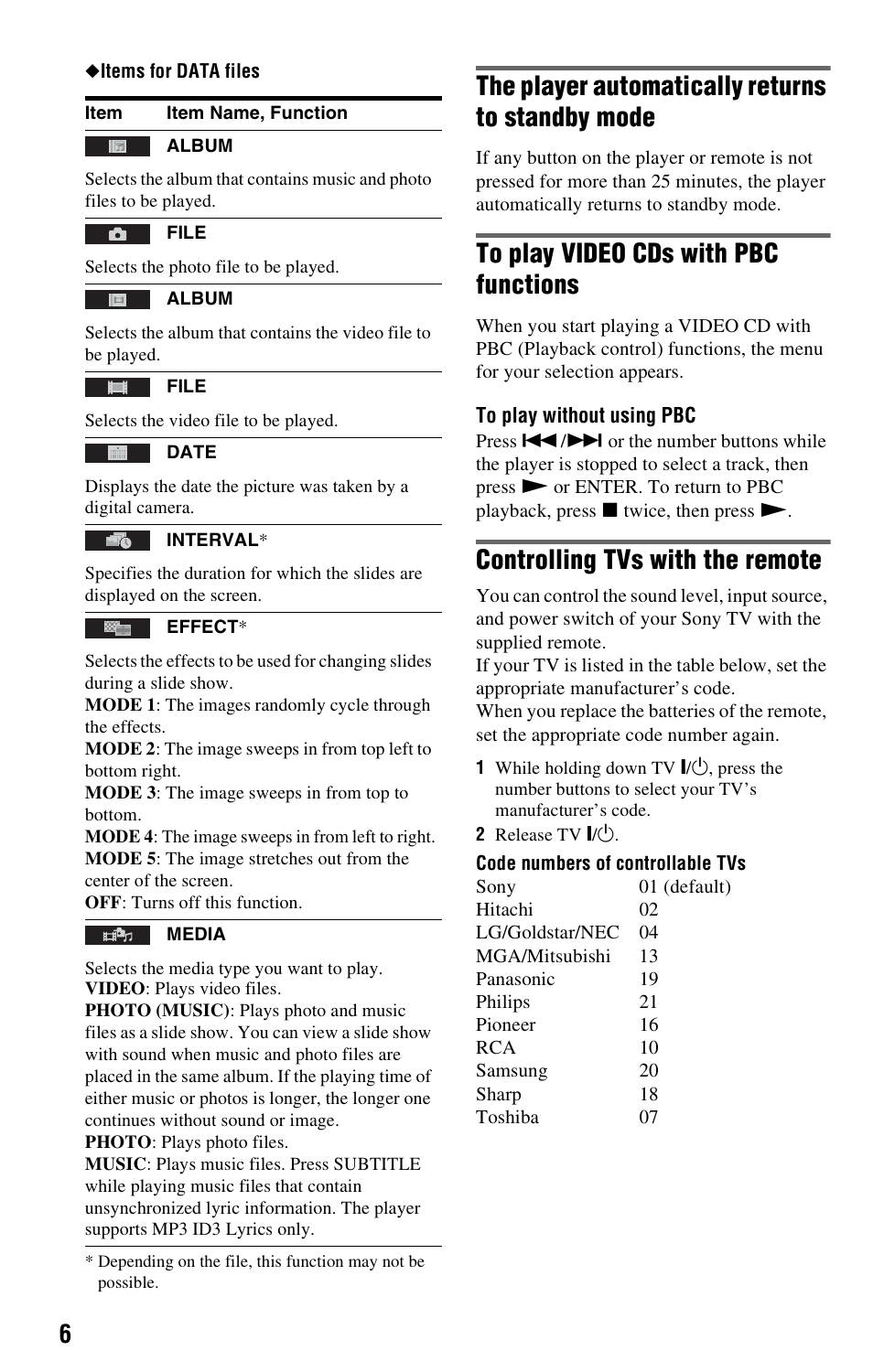## **Viewing a high quality slide show (PhotoTV HD)**

If you have a Sony TV that is compatible with "PhotoTV HD," you can enjoy the best quality images. "PhotoTV HD" is activated when the player is connected to a TV by an HDMI cord and "JPEG RESOLUTION" in "HDMI SETUP" is set to "PhotoTV HD" ([page 8\)](#page-7-1).

## <span id="page-6-0"></span>**CUSTOM Menu**

You can adjust various settings.

Press DISPLAY when the player is in stop mode, select  $\left( \bigsetminus_{i=1}^{\infty} \mathbb{I}(\text{SETUP}) \right)$ , and then select "CUSTOM." The CUSTOM menu appears.

## **Menu list**

**Item Item Name, Function**

#### <span id="page-6-1"></span>Ąä **LANGUAGE SETUP**

**OSD (On-Screen Display)**: Switches the display language on the screen. **MENU**\*<sup>1</sup> : Selects the desired language for the

disc's menu. (DVD VIDEO only)

 $AUDIO^*1$ : Switches the language of the sound track. When you select "ORIGINAL," the language given priority in the disc is selected. (DVD VIDEO only)

**SUBTITLE**<sup>\*1</sup>: Switches the language of the subtitle recorded on the DVD VIDEO. When you select "AUDIO FOLLOW," the language for the subtitles changes according to the language you selected for the sound track. (DVD VIDEO only)

#### **SCREEN SETUP** n.

**TV TYPE**: Selects the aspect ratio of the connected TV.

16:9

4:3 LETTER BOX

4:3 PAN SCAN



**SCREEN SAVER**: When set to "ON," the screen saver appears when the player is in pause or stop mode for 15 minutes. Press  $\triangleright$  to turn off the screen saver.

**BACKGROUND**: Selects the background color or picture on the TV screen. If you set "JACKET PICTURE," even though the disc does not contain a jacket picture, the "GRAPHICS" picture appears.

**BLACK LEVEL**: Selects the black level (setup level) for video signals output from the jacks other than HDMI OUT.

**MODE (PROGRESSIVE)**: If you select "AUTO," the player detects the format (filmbased or video-based), and converts to the appropriate version.

**4:3 OUTPUT**: This setting is effective only when you set "TV TYPE" to "16:9." Select "FULL" when you can change the aspect ratio on your TV.

#### H **CUSTOM SETUP**

**AUTO PLAY**: When set to "ON," the player automatically starts playback when the player is turned on by a timer (not supplied).

**PAUSE MODE**: Selects the picture in pause mode. Normally select "AUTO." When the picture is output in high resolution, set to "FRAME." (DVD only)

**TRACK SELECTION**: Gives the sound track which contains the highest number of channels priority when you play a DVD VIDEO on which multiple audio formats (PCM, DTS, or Dolby Digital format) are recorded. If you select "AUTO," priority is given. (DVD VIDEO only)

**IMAGE QUALITY**: Selects the priority display to either high quality image or quick speed. (Photo files only)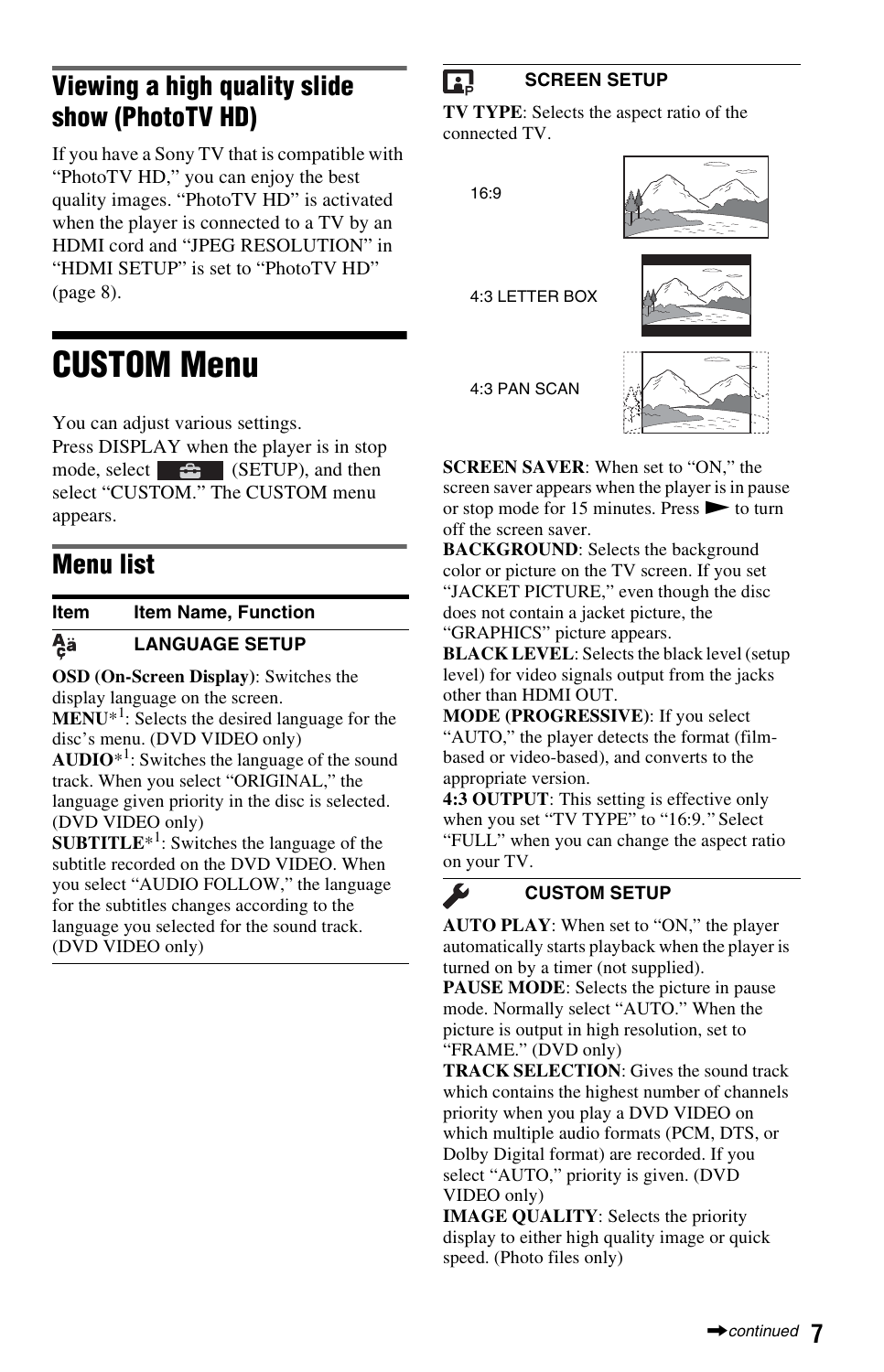**MULTI-DISC RESUME**: Switches the Multidisc Resume setting on or off. Resume playback can be stored in memory for up to 6 different DVD VIDEOs/VIDEO CDs. If you start the settings again, the resume point is cleared. (DVD VIDEO/VIDEO CD only)

#### <span id="page-7-0"></span>**AUDIO SETUP**  $\blacktriangleleft$

**AUDIO DRC (Dynamic Range Control)**\*2: Set according the surrounding environment. Set to "TV MODE" when the smallest sounds are indiscernible, or set to "WIDE RANGE" when the listening environment is good, for example, in a home movie theater.

**DOWNMIX**\*2: Switches the method for mixing down to 2 channels when you play a DVD which has rear sound elements (channels), or is recorded in Dolby Digital format. Normally select "DOLBY SURROUND."

**DIGITAL OUT**: Selects if audio signals are output via the DIGITAL OUT (COAXIAL)/ HDMI OUT jack. When you select "ON," set also the following "DOLBY DIGITAL," "DTS," or "48kHz/96kHz PCM."

**DOLBY DIGITAL**: Selects the type of Dolby Digital signal. Set to "D-PCM" when the player is connected to an audio component without a built-in Dolby Digital decoder.

**DTS**: Selects the type of DTS audio signal. Set to "ON" when you play a DVD VIDEO with DTS sound tracks. Do not set to "ON" when you connect the player to an audio component without a DTS decoder.

**48kHz/96kHz PCM**: Selects the sampling frequency of the digital audio output signal. (DVD VIDEO only)

#### **HDMI SETUP**

You can adjust items related to HDMI connection.

**HDMI RESOLUTION**<sup>\*3</sup>: Selects the type of video signal output from the HDMI OUT jack. If "AUTO (1920×1080p)" (default) is selected, the player outputs video signals of the highest resolution acceptable for your TV. If the picture is not clear, unnatural or otherwise not to your satisfaction, try another option that suits the disc, TV/projector, etc. For details, refer also to the instruction manual supplied with the TV/ projector, etc.

You cannot select this when "JPEG RESOLUTION" is set to "PhotoTV HD." <span id="page-7-1"></span>**JPEG RESOLUTION**: Selects the type of JPEG resolution so that you can enjoy a high picture quality via HDMI connection. This setting is effective only when you set "TV TYPE" to "16:9." You cannot select this when "HDMI RESOLUTION" is set to "720×480p." "(1920×1080i) HD  $\Box$ " and "(1920×1080i) HD" are effective only when you set "HDMI RESOLUTION" to "1920×1080i." If you set this setting to "PhotoTV HD," "(1920×1080i)  $HD \sqcap$ " or " $(1920 \times 1080i)$  HD," the effect. rotation, and zoom functions are not available. **YCBCR/RGB (HDMI)**: Selects the type of HDMI signal output from the HDMI OUT jack. Set to "RGB" if the playback picture is distorted. You cannot select this when "JPEG RESOLUTION" is set to "PhotoTV HD." **AUDIO (HDMI)**: Selects the type of audio signal output from the HDMI OUT jack. Set to "PCM" if you connect the player to a TV that is not compatible with DOLBY DIGITAL/DTS signals.

- $*1$  When you select "OTHERS  $\rightarrow$ ," select and enter a language code. See "LANGUAGE CODE LIST" at the end of this manual.
- $*^2$  This function affects the output from the following jacks:
	- LINE OUT L/R (AUDIO) jacks.
	- DIGITAL OUT (COAXIAL)/HDMI OUT jack only when "DOLBY DIGITAL" is set to "D-PCM."
- \*<sup>3</sup> If the picture does not appear normally or goes blank, reset the setting. Press  $\mathbb{I}/\mathbb{I}$  to turn off, enter "369," and then press  $\mathbb{I}/\mathbb{I}$  to turn on the player again.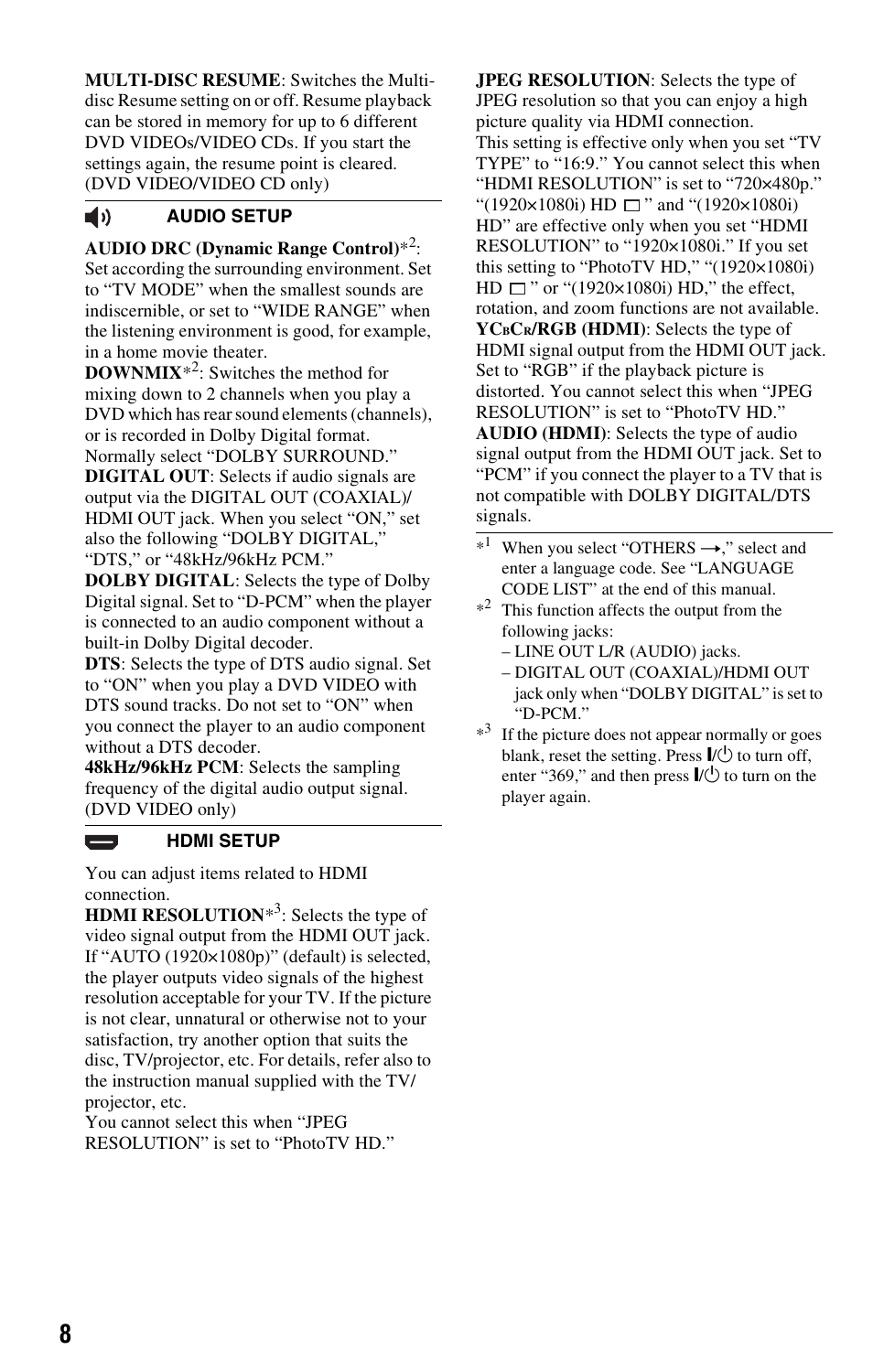## **Information**

## **Troubleshooting**

If you experience any of the following difficulties while using the player, use this troubleshooting guide to help remedy the problem before requesting repairs. Should any problem persist, consult your nearest Sony dealer.

#### **The power is not turned on.**

 $\rightarrow$  Check that the power cord is connected securely.

#### **There is no picture/picture noise appears.**

- $\rightarrow$  Re-connect the connecting cord securely.
- $\rightarrow$  The connecting cords are damaged.
- $\rightarrow$  Check the connection to your TV and switch the input selector on your TV so that the signal from the player appears on the TV screen.
- $\rightarrow$  The disc is dirty or flawed.
- $\rightarrow$  Press  $\mathbf{I}/\mathbf{U}$  to turn off the player, and enter "369" using the number buttons on the remote, then press  $\mathbf{I}/\mathbf{U}$  to turn on the player again.

#### **There is no sound.**

- $\rightarrow$  Re-connect the connecting cord securely.
- $\rightarrow$  The connecting cord is damaged.
- $\rightarrow$  The player is in pause mode or in Slow-motion Play mode.
- $\rightarrow$  The player is in fast forward or fast reverse mode.

#### **The remote does not function.**

- $\rightarrow$  The batteries in the remote are weak.
- $\rightarrow$  The remote is not pointed at the remote sensor **n** on the player.
- $\rightarrow$  When you operate the player by pressing buttons on the remote in sequence, press the buttons within 5 seconds of each other.

### **The disc does not play.**

- $\rightarrow$  The disc is turned over. Insert the disc with the playback side facing down.
- $\rightarrow$  The disc is skewed.
- $\rightarrow$  The player cannot play certain discs.
- $\rightarrow$  The region code on the DVD does not match the player.
- $\rightarrow$  Moisture has condensed inside the player.
- $\rightarrow$  The player cannot play a recorded disc that is not correctly finalized.

### **The player does not operate properly.**

 $\rightarrow$  When static electricity, etc., causes the player to operate abnormally, unplug the player.

### **"C:13:\*\*" appears on the screen.**

 $\rightarrow$  Clean the disc with a cleaning cloth or check its format.

### **There is no picture/sound when connected to the HDMI OUT jack.**

- → Change the "HDMI RESOLUTION" setting in "HDMI SETUP." The problem may be solved.
- $\rightarrow$  The equipment connected to the HDMI OUT jack does not conform to the audio signal format, in this case set "AUDIO (HDMI)" in "HDMI SETUP" to "PCM."
- $\rightarrow$  Try the following:  $\odot$  Turn the player off and on again. **2**) Turn the connected equipment off and on again. **3Disconnect** and then connect the HDMI cord again.

## **Playable file format**

Video: MPEG-1 (Cyber-shot data) Photo: JPEG (DCF format) Music: MP3 (except for mp3PRO)/WMA (except for WMA Pro)\*<sup>1, \*2</sup>/AAC\*<sup>1, \*2</sup>/ LPCM/WAVE

- Files with copyright protection (Digital Right Management) cannot be played.
- \*<sup>2</sup> The player does not play coded files such as Lossless.

Supported extensions: ".mpg", ".mpeg", ".jpg", ".mp3", ".wma", ".m4a", ".wav" Supported discs: DVD, DVD±RW/±R/±R DL, Music CD/Super VCD, CD-R/-RW

- DATA CDs recorded according to ISO 9660 Level 1/Level 2, or its extended format, Joliet.
- DATA DVDs recorded according to UDF.
- The player will play any file in the above, even if the file format differs. Playing such data may generate noise that can result in speaker damage.
- To play a complex hierarchy of folders may take some time. Create albums with no more than two hierarchies.
- Some video, photo, and music files may not play, depending on the encoding/recording condition.
- To start playback and proceed to the next or another album/file may take some time.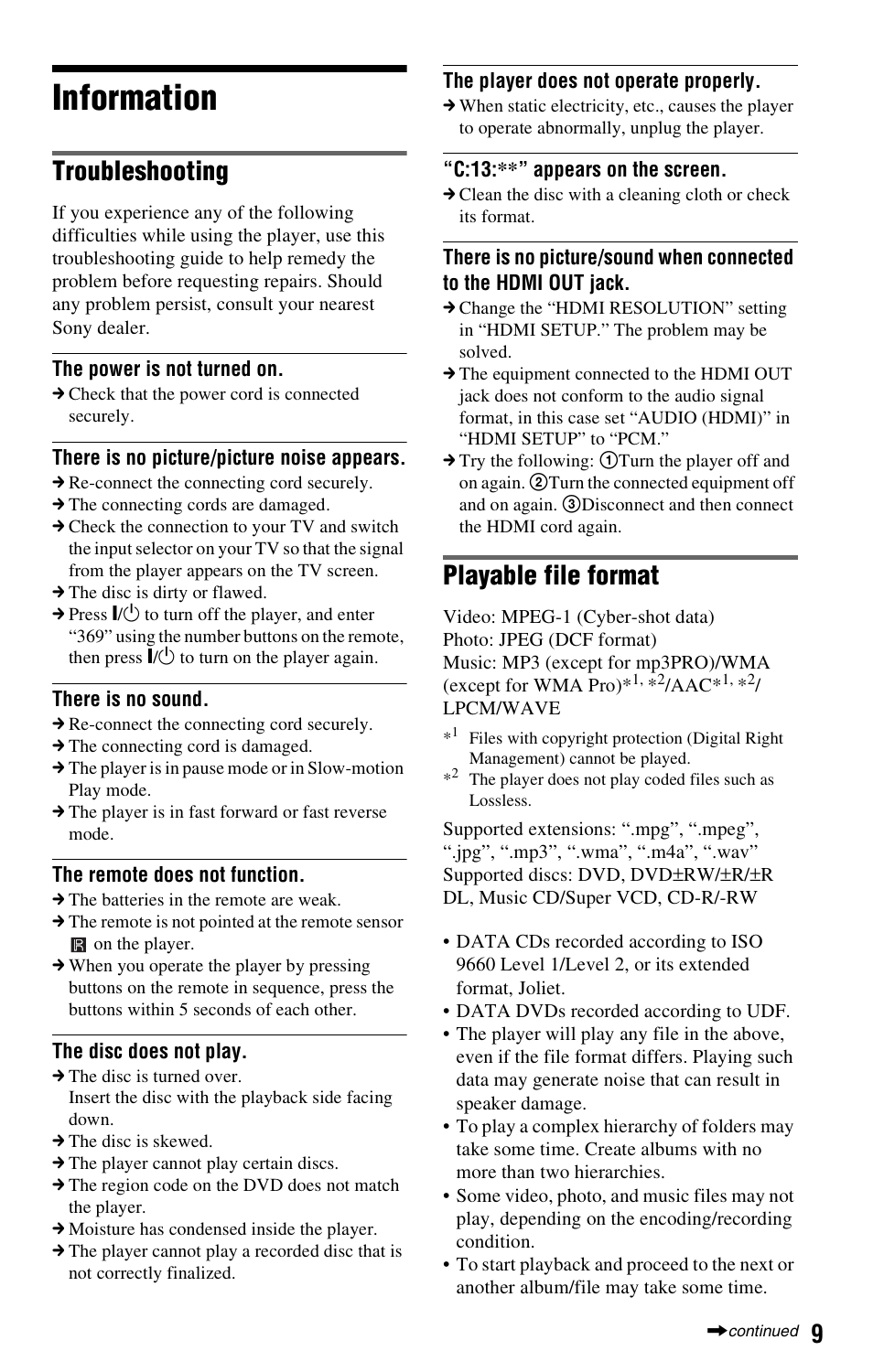- The player will recognize a maximum of 200 albums and 600 files. It can recognize up to 300 music files and 300 photo files when "PHOTO (MUSIC)" is selected.
- The player may not play a combination of two or more video files.
- The player cannot play a video file of size more than 720 (width)  $\times$  576 (height)/2 GB.
- Depending on the file, playback may not be smooth. You are recommended to create the file at a lower bit rate.
- The player may not play back the high bit rate video file on the DATA CD smoothly. You are recommended to play back using DATA DVD.

#### **Note about recordable media**

Some recordable media cannot be played on this player due to the recording quality or physical condition of the disc, or the characteristics of the recording device and authoring software. The disc will not play if it has not been correctly finalized. Also some DATA discs created in Packet Write format cannot be played.

### **For player that cannot play images that contain a copy protection only**

Images in DVD-VR mode with CPRM (Content Protection for Recordable Media) protection may not be played.

#### **Note on playback operations of DVDs and VIDEO CDs**

Some playback operations of DVDs and VIDEO CDs may be intentionally set by software producers. Since this player plays DVDs and VIDEO CDs according to the disc contents the software producers designed, some playback features may not be available. Also, refer to the operating instructions supplied with the DVDs or VIDEO CDs.

#### **Note on discs**

This unit is designed to playback discs that conform to the Compact Disc (CD) standard. DualDiscs and some music discs encoded with copyright protection technologies do not conform to the Compact Disc (CD) standard. Therefore, these discs may not be compatible with this unit.

## **Specifications**

#### **System**

Laser: Semiconductor laser

#### **Inputs/Outputs**

- LINE OUT L/R (AUDIO): Phono jack
- DIGITAL OUT (COAXIAL): Phono jack
- LINE OUT (VIDEO): Phono jack
- HDMI OUT: HDMI 19 pin-Standard Connector

#### **General**

- Power requirements: 120 V AC, 60 Hz
- Power consumption: 6 W
- Dimensions (approx.):  $270 \times 38.5 \times 209$ mm  $(10^{5}/8 \times 1^{1}/2 \times 8^{1}/4)$  in.) (width/height/ depth) incl. projecting parts
- Mass (approx.): 950 g (2 lb 2 oz)
- Operating temperature: 5 °C to 35 °C  $(41 \text{ °F to } 95 \text{ °F})$
- Operating humidity: 25% to 80%

#### **Supplied accessories**

- Audio/Video cord (1)
- Remote commander (remote) (1)
- Size AA (R6) batteries (2)

Specifications and design are subject to change without notice.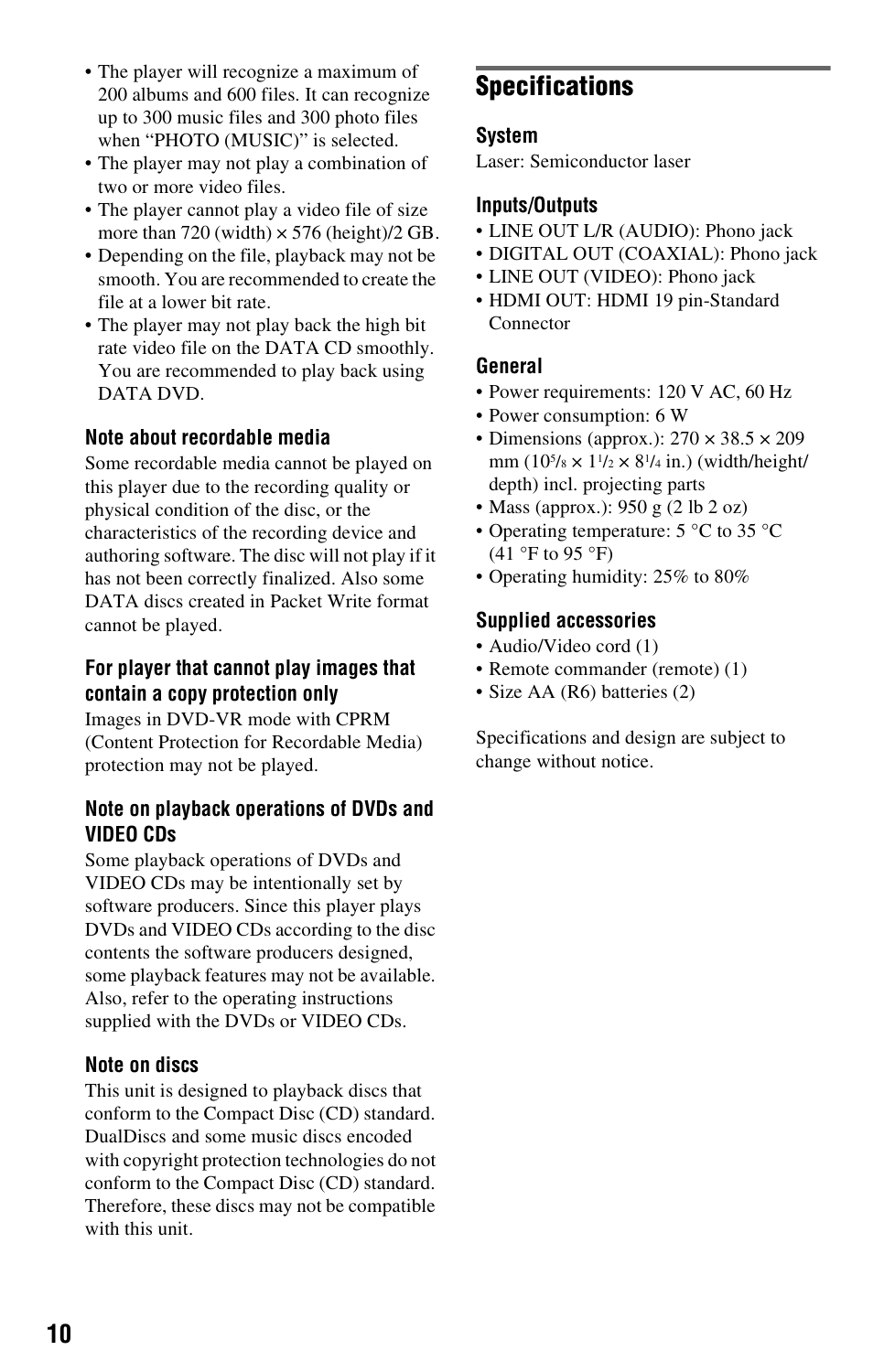## **LANGUAGE CODE LIST**

1 [page 7](#page-6-1)

|           | <b>Code Language</b> |            | <b>Code Language</b> | <b>Code Language</b> |           | <b>Code Language</b> |
|-----------|----------------------|------------|----------------------|----------------------|-----------|----------------------|
| 1027 Afar |                      | 1183 Irish |                      | 1347 Maori           |           | 1507 Samoan          |
|           | 1028 Abkhazian       |            | 1186 Scots Gaelic    | 1349 Macedonian      |           | 1508 Shona           |
|           | 1032 Afrikaans       |            | 1194 Galician        | 1350 Malayalam       |           | 1509 Somali          |
|           | 1039 Amharic         |            | 1196 Guarani         | 1352 Mongolian       |           | 1511 Albanian        |
|           | 1044 Arabic          |            | 1203 Gujarati        | 1353 Moldavian       |           | 1512 Serbian         |
|           | 1045 Assamese        |            | 1209 Hausa           | 1356 Marathi         |           | 1513 Siswati         |
| 1051      | Aymara               |            | 1217 Hindi           | 1357 Malay           |           | 1514 Sesotho         |
|           | 1052 Azerbaijani     |            | 1226 Croatian        | 1358 Maltese         |           | 1515 Sundanese       |
|           | 1053 Bashkir         |            | 1229 Hungarian       | 1363 Burmese         |           | 1516 Swedish         |
|           | 1057 Byelorussian    |            | 1233 Armenian        | 1365 Nauru           |           | 1517 Swahili         |
|           | 1059 Bulgarian       |            | 1235 Interlingua     | 1369 Nepali          |           | 1521 Tamil           |
|           | 1060 Bihari          |            | 1239 Interlingue     | 1376 Dutch           |           | 1525 Telugu          |
|           | 1061 Bislama         |            | 1245 Inupiak         | 1379 Norwegian       |           | 1527 Tajik           |
|           | 1066 Bengali;        |            | 1248 Indonesian      | 1393 Occitan         | 1528 Thai |                      |
|           | Bangla               |            | 1253 Icelandic       | 1403 (Afan)Oromo     |           | 1529 Tigrinya        |
|           | 1067 Tibetan         |            | 1254 Italian         | 1408 Oriya           | 1531      | Turkmen              |
|           | 1070 Breton          |            | 1257 Hebrew          | 1417 Punjabi         |           | 1532 Tagalog         |
|           | 1079 Catalan         | 1261       | Japanese             | 1428 Polish          |           | 1534 Setswana        |
|           | 1093 Corsican        |            | 1269 Yiddish         | 1435 Pashto:         |           | 1535 Tonga           |
|           | 1097 Czech           |            | 1283 Javanese        | Pushto               |           | 1538 Turkish         |
|           | 1103 Welsh           | 1287       | Georgian             | 1436 Portuguese      |           | 1539 Tsonga          |
|           | 1105 Danish          |            | 1297 Kazakh          | 1463 Quechua         |           | 1540 Tatar           |
|           | 1109 German          |            | 1298 Greenlandic     | 1481 Rhaeto-         | 1543 Twi  |                      |
|           | 1130 Bhutani         |            | 1299 Cambodian       | Romance              |           | 1557 Ukrainian       |
|           | 1142 Greek           |            | 1300 Kannada         | 1482 Kirundi         |           | 1564 Urdu            |
|           | 1144 English         |            | 1301 Korean          | 1483 Romanian        |           | 1572 Uzbek           |
|           | 1145 Esperanto       |            | 1305 Kashmiri        | 1489 Russian         |           | 1581 Vietnamese      |
|           | 1149 Spanish         |            | 1307 Kurdish         | 1491 Kinyarwanda     |           | 1587 Volapük         |
|           | 1150 Estonian        |            | 1311 Kirghiz         | 1495 Sanskrit        |           | 1613 Wolof           |
|           | 1151 Basque          | 1313 Latin |                      | 1498 Sindhi          |           | 1632 Xhosa           |
|           | 1157 Persian         |            | 1326 Lingala         | 1501 Sangho          |           | 1665 Yoruba          |
|           | 1165 Finnish         |            | 1327 Laothian        | 1502 Serbo-          |           | 1684 Chinese         |
| 1166 Fiji |                      |            | 1332 Lithuanian      | Croatian             | 1697 Zulu |                      |
|           | 1171 Faroese         |            | 1334 Latvian;        | 1503 Singhalese      |           |                      |
|           | 1174 French          |            | Lettish              | 1505 Slovak          |           |                      |
|           | 1181 Frisian         |            | 1345 Malagasy        | 1506 Slovenian       |           | 1703 Not specified   |

ISO 639: 1988 (E/F) standard

## **PARENTAL CONTROL AREA CODE LIST**

1 [page 5](#page-4-0)

|            | Code Area                                                                                                                    | Code Area                                                                                                                              | Code Area                                                                                                                                                 | Code Area                                                                                |
|------------|------------------------------------------------------------------------------------------------------------------------------|----------------------------------------------------------------------------------------------------------------------------------------|-----------------------------------------------------------------------------------------------------------------------------------------------------------|------------------------------------------------------------------------------------------|
| 2090 Chile | 2044 Argentina<br>2047 Australia<br>2046 Austria<br>2057 Belgium<br>2070 Brazil<br>2079 Canada<br>2092 China<br>2115 Denmark | 2165 Finland<br>2174 France<br>2109 Germany<br>2248 India<br>2238 Indonesia<br>2254 Italy<br>2276 Japan<br>2304 Korea<br>2363 Malaysia | 2362 Mexico<br>2376 Netherlands<br>2390 New Zealand<br>2379 Norway<br>2427 Pakistan<br>2424 Philippines<br>2436 Portugal<br>2489 Russia<br>2501 Singapore | 2149 Spain<br>2499 Sweden<br>2086 Switzerland<br>2528 Thailand<br>2184 United<br>Kingdom |